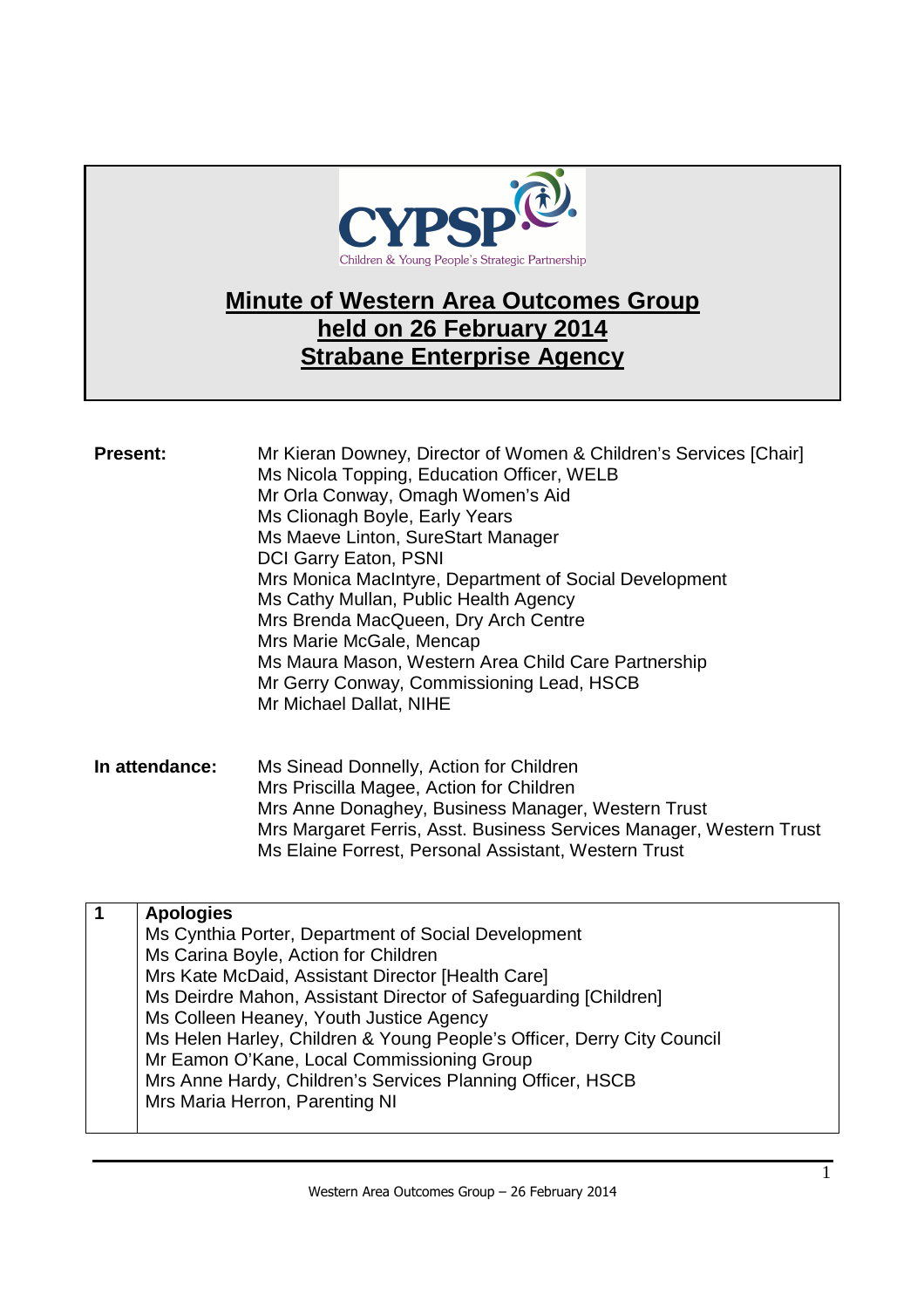| $\overline{2}$ | <b>Chairman's Business</b>                                                                                                                                                                                                                                                                                                                                                                                                                                                                                                                                                                                                                                                                                                                                                                                                                                                                                                                                                                                       |
|----------------|------------------------------------------------------------------------------------------------------------------------------------------------------------------------------------------------------------------------------------------------------------------------------------------------------------------------------------------------------------------------------------------------------------------------------------------------------------------------------------------------------------------------------------------------------------------------------------------------------------------------------------------------------------------------------------------------------------------------------------------------------------------------------------------------------------------------------------------------------------------------------------------------------------------------------------------------------------------------------------------------------------------|
|                | <b>Current Membership</b><br>Mr Downey welcomed Mr Michael Dallat, NIHE, who was replacing<br>Ms Avril McAllister for a period of twelve months.                                                                                                                                                                                                                                                                                                                                                                                                                                                                                                                                                                                                                                                                                                                                                                                                                                                                 |
|                | Mr Downey reported that he had received a letter from Mr Donnie Sweeney,<br>NIACRO. Due to promotion within his own organisation, Mr Sweeney had given<br>notice that he could no longer be a member of the group.                                                                                                                                                                                                                                                                                                                                                                                                                                                                                                                                                                                                                                                                                                                                                                                               |
|                | Mr Downey said current gaps in membership would be considered when<br>memberships were due for renewal later this year.                                                                                                                                                                                                                                                                                                                                                                                                                                                                                                                                                                                                                                                                                                                                                                                                                                                                                          |
| 3              | <b>Notes of Previous Meeting</b><br>All present confirmed that they had received a copy of the minutes of the previous<br>meeting held on 30 October 2013 and they were a true and accurate record of the<br>discussion that had taken place.                                                                                                                                                                                                                                                                                                                                                                                                                                                                                                                                                                                                                                                                                                                                                                    |
| 4              | <b>Matters Arising</b>                                                                                                                                                                                                                                                                                                                                                                                                                                                                                                                                                                                                                                                                                                                                                                                                                                                                                                                                                                                           |
|                | Child Sexual Exploitation Conference on 5 & 6 March 2014<br>Mr Downey advised that he had forwarded members information on the Trust's two<br>day conference on 5 & 6 March 2014, where the guest speaker was<br>Ms Sheila Taylor, a leading expert on Child Sexual Exploitation in England. He<br>advised that there were two events planned for 6 March - morning event at the<br>Everglades Hotel, Londonderry, and an afternoon event at the Silverbirch Hotel,<br>Omagh. The two sessions on 6 March 2014 were aimed at Policing and Community<br>Safety Partnership members, hoteliers, vintners, taxi firms etc. Mr Downey invited<br>members to attend and asked for their assistance in promoting the events.<br>DCI Eaton said education was very important and said this was an opportunity to<br>reach a wide audience. Members suggested that a flier detailing the conference<br>should be displayed in local communities. Mrs McGale suggested a different title to<br>Child Sexual Exploitation. |
|                | <b>Stakeholder Events - Derry &amp; Strabane</b><br>Mrs Magee and Mrs Donnelly advised on the forthcoming stakeholder events:-                                                                                                                                                                                                                                                                                                                                                                                                                                                                                                                                                                                                                                                                                                                                                                                                                                                                                   |
|                | 7 March 2014, 10.00 am - 1.00 pm, Millennium Forum<br>The theme is "Effective Youth Partnership" and the guest speaker is Mr Harry Shier.                                                                                                                                                                                                                                                                                                                                                                                                                                                                                                                                                                                                                                                                                                                                                                                                                                                                        |
|                | 11 March 2014, 7.00 pm - 9.00 pm, Holy Cross College, Strabane<br>The theme is Internet Safety and the guest speaker is Mr Wayne Denner, a Youth<br><b>Digital Communications Expert.</b>                                                                                                                                                                                                                                                                                                                                                                                                                                                                                                                                                                                                                                                                                                                                                                                                                        |
|                | Mr Downey encouraged members to attend. He asked if efforts could be made to<br>organise the final stakeholder event in Limavady before the group's next meeting on                                                                                                                                                                                                                                                                                                                                                                                                                                                                                                                                                                                                                                                                                                                                                                                                                                              |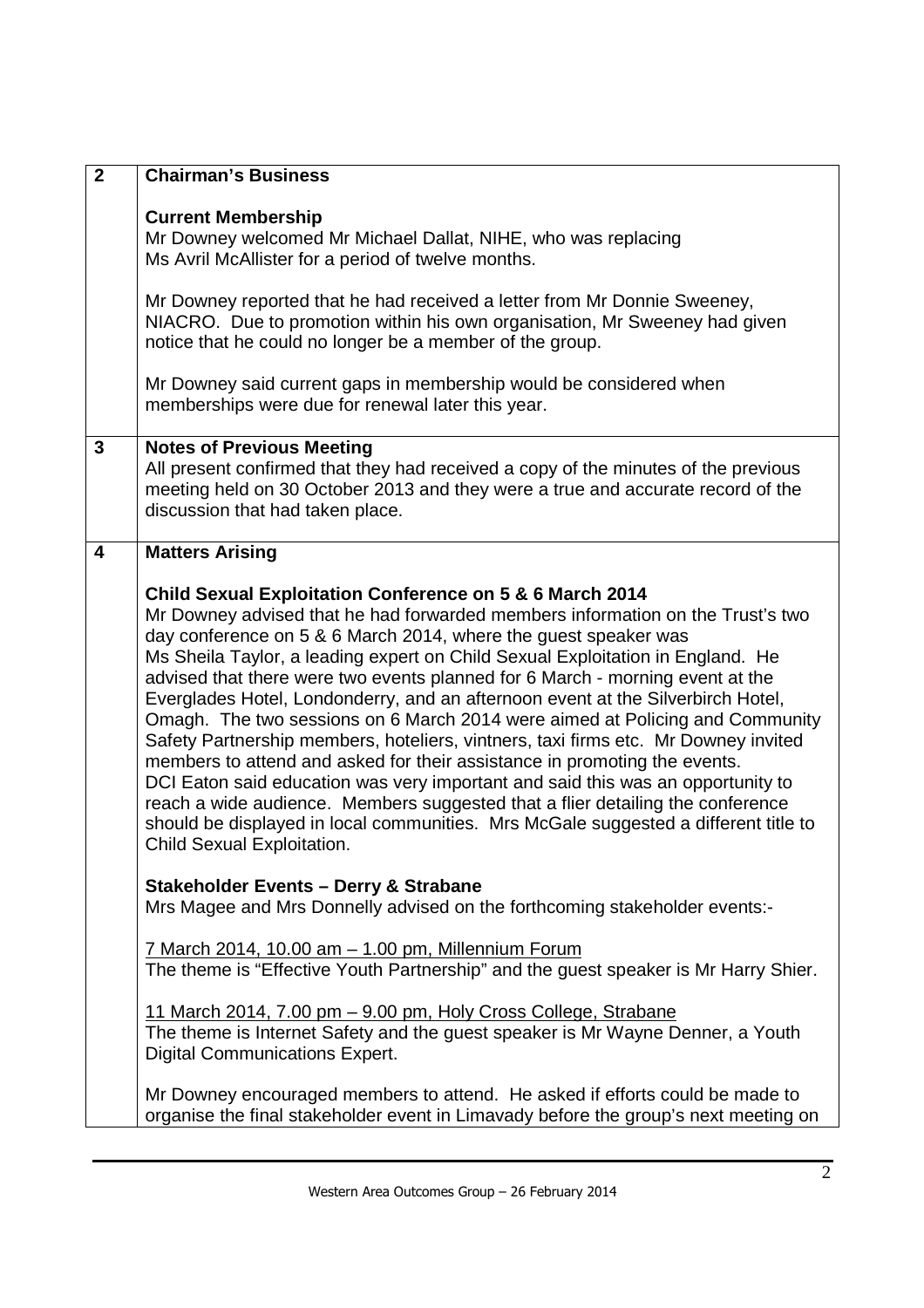30 April 2014, as information from all the stakeholder events would be collated to inform future planning for 2014/15.

**Update on Presentation to Local Commissioning Group on 11 December 2013**  Mr Downey reported that he had attended a meeting of the Local Commissioning Group on 11 December 2013 and gave an update on the work of the Western Area Outcomes Group. He advised that the LCG comprised of representatives from the Public Health Agency, Health and Social Care Board, General Practitioners and key stakeholders.

### **Bright Start – NI Executive's Programme for Affordable and Integrated Child Care**

Mr Conway reported on the grant aid launch in March 2014 of £15M funding for a three year period. He said the funding would support the development of child care for school age children, child care in rural areas, children with a disability and the provision of better access to information on child care and related financial support. He advised that the roll out was being led by the Child Care Partnerships.

## **Early Interventional Transformational Funding**

Mr Conway referred to the £35M Early Interventional Transformational investment over a three year funding period. He reported that £10M was allocated by OFM/DFM, £10M from Atlantic Philanthropies, £2M from each of the Government Departments and £5M which had already been allocated for Family Support Hubs. He said a series of workstreams had been identified and they would develop specifications for services and the funding would allow for opportunities for new approaches in early intervention work. Mr Downey said the Outcomes Group had a significant role to play and would be involved in the development of services at local level. Members were concerned at the sustainability of finances when the funding period ended.

## **Low Dental Registrations for Children under Two Years of Age**

Mr Downey advised that Mrs Grainne Quinn, Clinical Director [Community Dentistry], was scheduled to attend the next meeting to inform members on the challenges of dental registrations of children under two years of age.

## **Role of Social Media**

Mr Downey noted that Social Media was the theme at the forthcoming stakeholder event in Strabane on 11 March 2014 and an update would be provided at the next meeting.

## **5 Update from Locality Planning Groups**

Mrs Magee and Mrs Donnelly outlined for members details on the forthcoming stakeholders events planned for Londonderry and Strabane and informed members that new members had joined the Locality Planning Groups following the two previous events. They advised of their contact with Leonard Cheshire who wished to start a youth club for young people with sensory and physical disability alongside a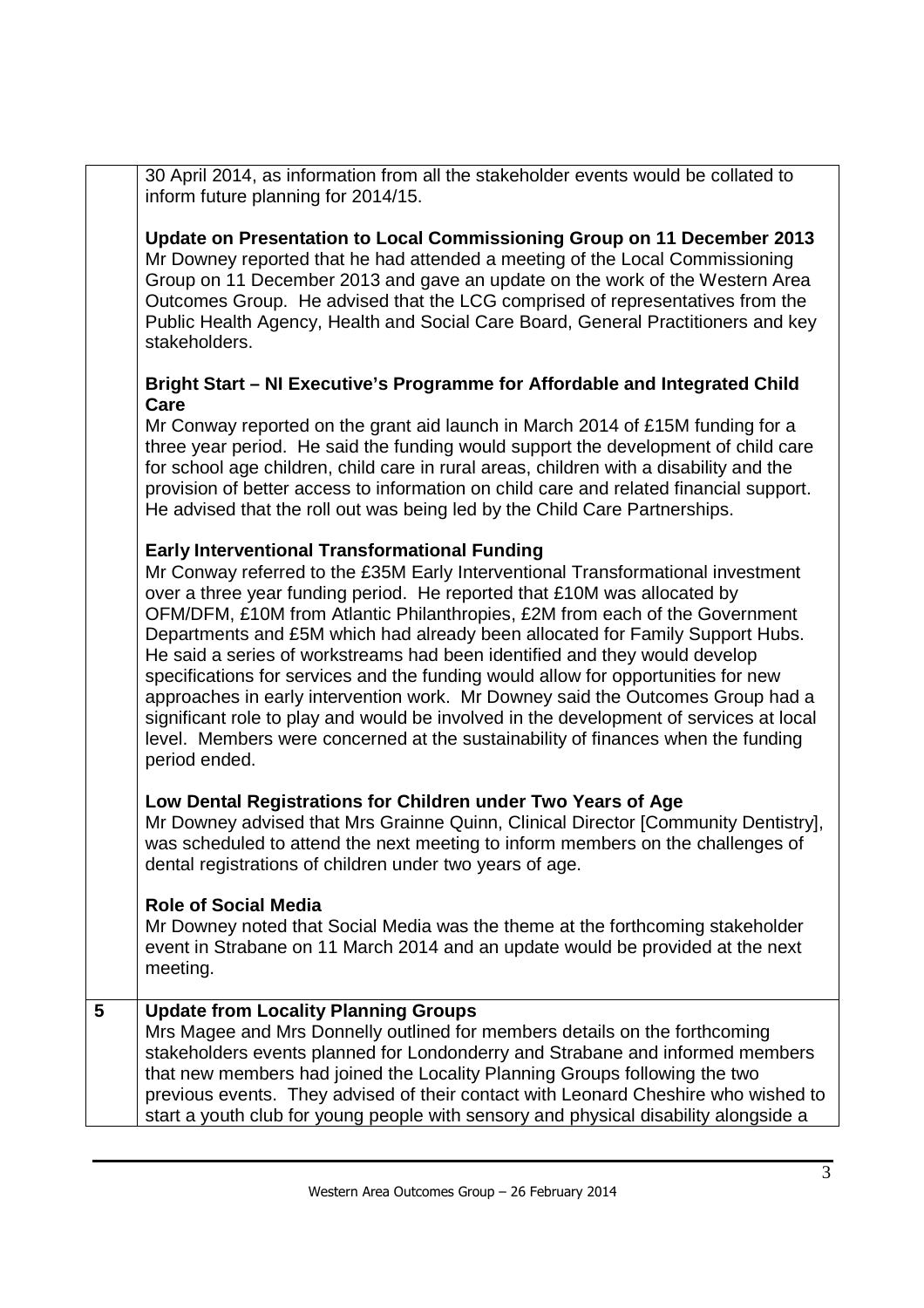|                | parental support group. Mrs Magee advised of plans to pilot a local Parents<br>Reference Group in the Fermanagh area in March 2014. Mrs Magee advised that<br>herself and Mrs Hardy had met with Mrs Arlene Foster, MLA, who wished to be<br>updated on the work of the Locality Planning Group. She also advised of a breakfast<br>meeting on 28 February 2014 with local churches, charities and organisations to<br>discuss families experiences of the economic downturn. Mrs Magee reported on a<br>successful evening event held at the Hangout in Enniskillen where 40 young people<br>had attended and acknowledged the assistance of Youth Action.<br>Mr Downey requested Mrs Magee and Mrs Donnelly to identify learning from all the                                    |
|----------------|------------------------------------------------------------------------------------------------------------------------------------------------------------------------------------------------------------------------------------------------------------------------------------------------------------------------------------------------------------------------------------------------------------------------------------------------------------------------------------------------------------------------------------------------------------------------------------------------------------------------------------------------------------------------------------------------------------------------------------------------------------------------------------|
|                | stakeholder events which would assist in identifies priorities for 2014/15, and which<br>would be discussed at the next meeting on 30 April 2014. Mr Downey said he would<br>arrange to have an initial discussion with them in preparation for the meeting.                                                                                                                                                                                                                                                                                                                                                                                                                                                                                                                       |
| 6              | <b>Early Intervention Updates</b><br>Discussed earlier in the meeting.                                                                                                                                                                                                                                                                                                                                                                                                                                                                                                                                                                                                                                                                                                             |
| $\overline{7}$ | <b>Early Intervention City Region - Action Framework</b><br>Ms Mason distributed details on "Building a Health City and District - An Early<br>Intervention Framework". She said the framework was the next step in the<br>progression of the Early Intervention objectives identified in the One Plan and an<br>extensive range of organisations had contributed to it. The deadline for comments<br>on the draft consultation was 28 February 2014. Mr Downey acknowledged that this<br>evidenced effective partnership working and said it was important that all future<br>planning was aligned.                                                                                                                                                                               |
| 8              | <b>Western Parents Reference Group Update</b><br>Mr Downey advised that Ms Maria Herron, Parenting NI, had requested to attend<br>today's meeting to give an update on the Western Parents Reference Group, but had<br>to offer an apology. Mrs Magee had given an update on the pilot of a new parents<br>group in Fermanagh earlier in the meeting.                                                                                                                                                                                                                                                                                                                                                                                                                              |
| 9              | <b>Contracts Update</b><br>Mr Downey thanked Mrs Ferris and the Chairs of Sub Groups who had inputted into<br>discussions to take forward the contracting processes for the £40,000 slippage.<br>Ms Topping advised that in relation to "Participation in Schools", the Coolessan ward<br>in Limavady had been identified for the $11 - 13$ years mentoring programme. She<br>reported that the $7 - 11$ age group was more difficult to identify, so it was proposed<br>that this would be taken forward next year.<br>Mr Conway advised that in relation to "Speech, Language and Communication<br>Development", Fermanagh was being initially targetted to identify children vulnerable<br>to poor outcomes, in conjunction with providers from the community/voluntary sector. |
|                | Mr Downey advised that due to social procurement rules, applications would be                                                                                                                                                                                                                                                                                                                                                                                                                                                                                                                                                                                                                                                                                                      |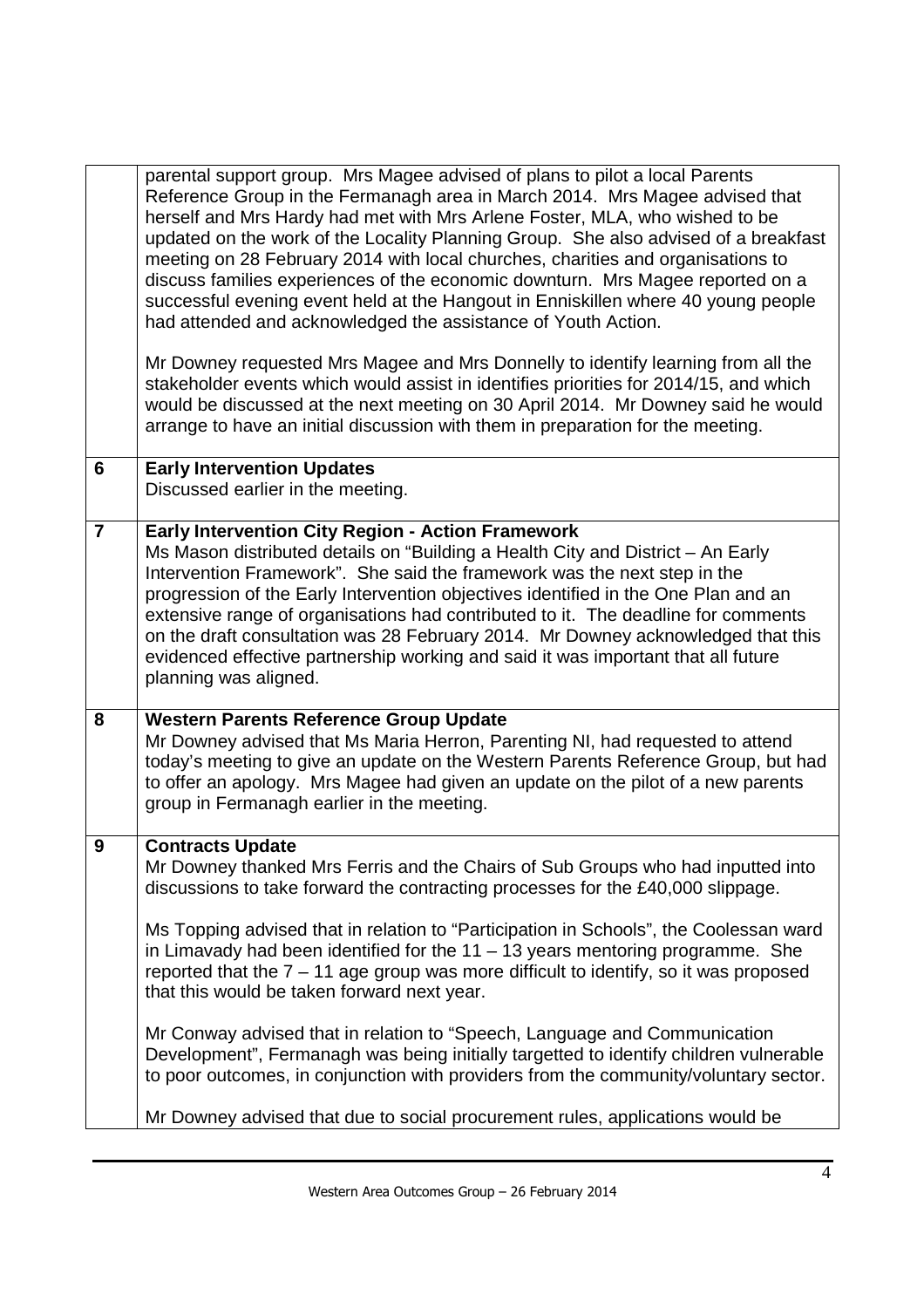|    | invited from organisations who currently contracted with the Trust, Health and Social<br>Care Board and the Public Health Agency, in respect of Level 2 Family Support<br>Services, for non recurrent funding to a maximum of £5,000, to be spent by<br>31 March 2014. It was also agreed that organisations who received match funding<br>could also apply. An amendment to existing contracts would be made for those<br>successful applications. It was agreed that depending on the number of applications<br>received, priority would be given to family support interventions for the 0-5 year old<br>age group. Mrs Ferris advised that funding advertisements would be placed in the<br>Belfast Telegraph and an adjudication panel would be established.<br>Mrs McIntyre said she was willing to arrange a meeting with Neighbourhood Renewal<br>mentors to share knowledge and experience. |
|----|------------------------------------------------------------------------------------------------------------------------------------------------------------------------------------------------------------------------------------------------------------------------------------------------------------------------------------------------------------------------------------------------------------------------------------------------------------------------------------------------------------------------------------------------------------------------------------------------------------------------------------------------------------------------------------------------------------------------------------------------------------------------------------------------------------------------------------------------------------------------------------------------------|
| 10 | <b>Regional Funding Profiles 2014/15</b><br>It was agreed that this would be discussed at the next meeting on 30 April 2014.                                                                                                                                                                                                                                                                                                                                                                                                                                                                                                                                                                                                                                                                                                                                                                         |
| 11 | Child Development Project Board - Children's Health in Northern Ireland<br>2013/14<br>Mr Downey shared with members a report on "Children's Health in Northern Ireland<br>2013/14". He said the report contained interesting information on births where<br>smoking and diabetes were identified as maternal risk factors and said the report<br>would inform discussion at the next meeting. Ms Linton advised of an Antenatal<br>Nurturing Programme and agreed to keep members updated on developments.<br>Mr Conway reported that Mrs Valerie Maxwell, Children's Services Planning<br>Information Manager, was producing report card summaries detailing outcomes<br>information in Trust areas.                                                                                                                                                                                                |
| 12 | <b>Planning Discussions/Proposals 2014/15</b><br>Mr Downey noted that the Outcomes Group were well on target to meet the<br>objectives in the timeline for the production of the NI Children and Young People's<br>Plan 2015/18.                                                                                                                                                                                                                                                                                                                                                                                                                                                                                                                                                                                                                                                                     |
| 13 | CYPSP Think Family Sub Group/Hidden Harm<br>Mr Downey reported that work was progressing well in the Trust regarding interfaces<br>between Mental Health and Child Care Services.<br>Ms Mullan advised that the PHA and HSCB were formulating a new Hidden Harm<br>action plan to identify key tasks to embed Hidden Harm across all services and to<br>inform staff, particularly frontline staff. She advised that a meeting had been<br>arranged for 13 March 2014 to take forward the action plan. Ms Mullan said Hidden<br>Harm needed the backing of the Western Area Outcomes Group and she agreed to<br>share the action plan with the group. Mr Downey suggested inviting<br>Mrs Yvonne McWhirter, Head of Primary Care and Specialist Services, to the June<br>meeting to advise members of the protocol within the Trust and to allow further<br>discussion.                              |